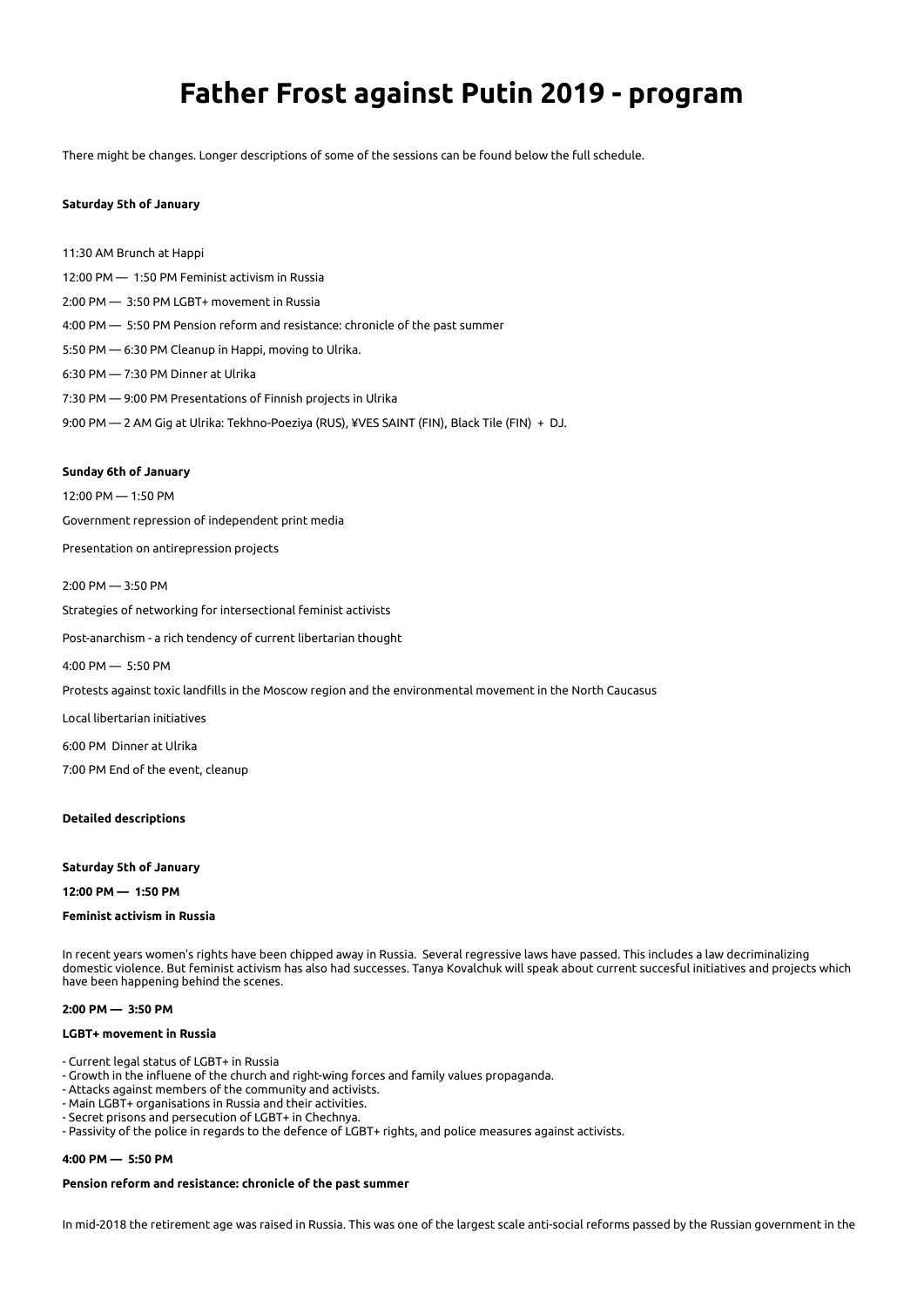last ten years. Even though, according to opinion polls, around 90% of the population opposed this reform, the political opposition and independent trade unions failed to organise a single massive national protest action. In this presentation, Ilya Budraistkis will discuss the social and political situation within the context of the retirement age reform, and explain why the movement opposing this reform failed.

# **Sunday 6th of January**

# **12:00 PM — 1:50 PM**

# **Moloko plus: Government repression of independent print media**

Moloko plus is an independent paper, with a young audience. As of 2018, the journal and its authors have been facing increasing pressure by Russian police and the FSB and meetings and other events have been targeted by various conservative Putinist groups. In this presentation, the editors of the paper will share their experiences with repression.

# **Presentation on antirepression projects**

Voldemar will present the international fund for defence of anarchists. This is a collective structure of support, which helps persecuted anarchists around the world, and which has ended up in difficult situations due to its political ideas and activity.

Olya will present Rupression, a solidarity structure for those campaigning for those arrested as part of the Network case. More than 10 persons are accused of joining a terrorist organisation, and threatened with prison sentences ranging from 5 to 20 years. Activists have been tortured in remand prison and during arrests. Their conditions while in remand imprisonment have been intolerable. Under pressure, the accused were forced to admit their guilt, but later due to the public campaign they were able to withdraw their testimonies.

The reason for the arrests was that they were anarchists, practiced airsoft, had legal firearms and were training survival skills. The main motive cited was that they shared an anti-fascist and anarchist worldview.

As a reaction to the criminal case, the anti-fascist community, anarchists and their supporters organised a solidarity campaign, and created various online resources to support the arrested.

### **2:00 PM — 3:50 PM**

### **Strategies of networking for intersectional feminist activists**

This presentation covers several strategies of cooperation amongst femininist activists online, which help to develop the movement, to react operatively in crisis situation, and also issues of feminist ethics and how communication is dealt with.

Lölja Nordik is an intersectional feminist, activist and artist from Saint Petersburg. She participates in many feminist actions, protests and meetings. She has studied in the school of participatory art "What is to be done", and authored texts on feminism, movies and culture for Wonderzine.ru Colta.ru Seance.ru TheBlueprint.ru and Interview Russia. She is the co-founder of a charity project F is for feminism, which supports women who have suffered for domestic violence. She is a member of the collective "F-letter", a horizontal collective of authors, writers, poets and theoreticians who are researching feminist letters, gender theory and feminist philosophy.

# **Post-anarchism - a rich tendency of current libertarian thought**

The presentation will cover:

- Theoretical problems with classical anarchism, and the need for post-anarchism.

- The constructive potential of the postmodern project in terms of modern libertarian theory and practice, and what are the possibilities to resist authority in a modern, post-industrial society. How to define authority, to recognise its structure at a micro- and macro level, within oneself and so on.

- A Critique of post-anarchism: how its position on revolution (and the libertarian revolutionary project in general) could be developed further; the present outlook and historical revolutionary experiences

- Post-structuralist methodology for the reconstruction of anarchist theory, and its integration in the present, eg the intersections between anarchist theory and other theoretical approaches such as feminist, decolonialist amongst others which are also critical of authority. -Changes in the understanding of sexuality and libertarian sexual ethics, as an alternative to classical humanism, which has resulted in a dead end in the 21st century.

The basis for this presentation are the core texts on post-anarchistm written in the last 30 years, and further reading material will be provided separately.

### **4:00 PM — 5:50 PM**

### **Protests against toxic landfills in the Moscow region and the environmental movement in the North Caucasus**

In recent years, environmental law violations have increased in the South of Russia. Precious forests are being logged, even within the territories of national parks and nature reserves where any commercial and industrial activity is banned. In these areas, expensive and fancy mansions and cottages are being built for top Russian authorities, president Putin and prime minister Medvedev included.

In the beginning of 2018, the situation with landfills in the Moscow region became critical. Millions of tons of garbage can no longer be taken to landfills in the region. Currently Moscow trash is transported to other cities, as far as the Yaroslav, Tver and Arkhangelsk regions. Such antienvironmental and anti-social practices by the authorities is provoking protests within these regions, where new landfills have been built to contain Moscow's trash.

# **Local libertarian initiatives**

The case of the underground cultural center SVORA in Saint Petersburg.

At the end of 2016, through collective efforts a space was founded the SVORA space in order to host various events, such as concerts and movie screenings. Members of the group have previously been involved in various DIY-initiatives: the United Help Fest and Lisi4ka festival, the Vegan kitchen projects Animals and Horizontal, as well as music projects. Various people active in this space will talk about their initiative and the projects happening there.

AntiUniversity, Minsk